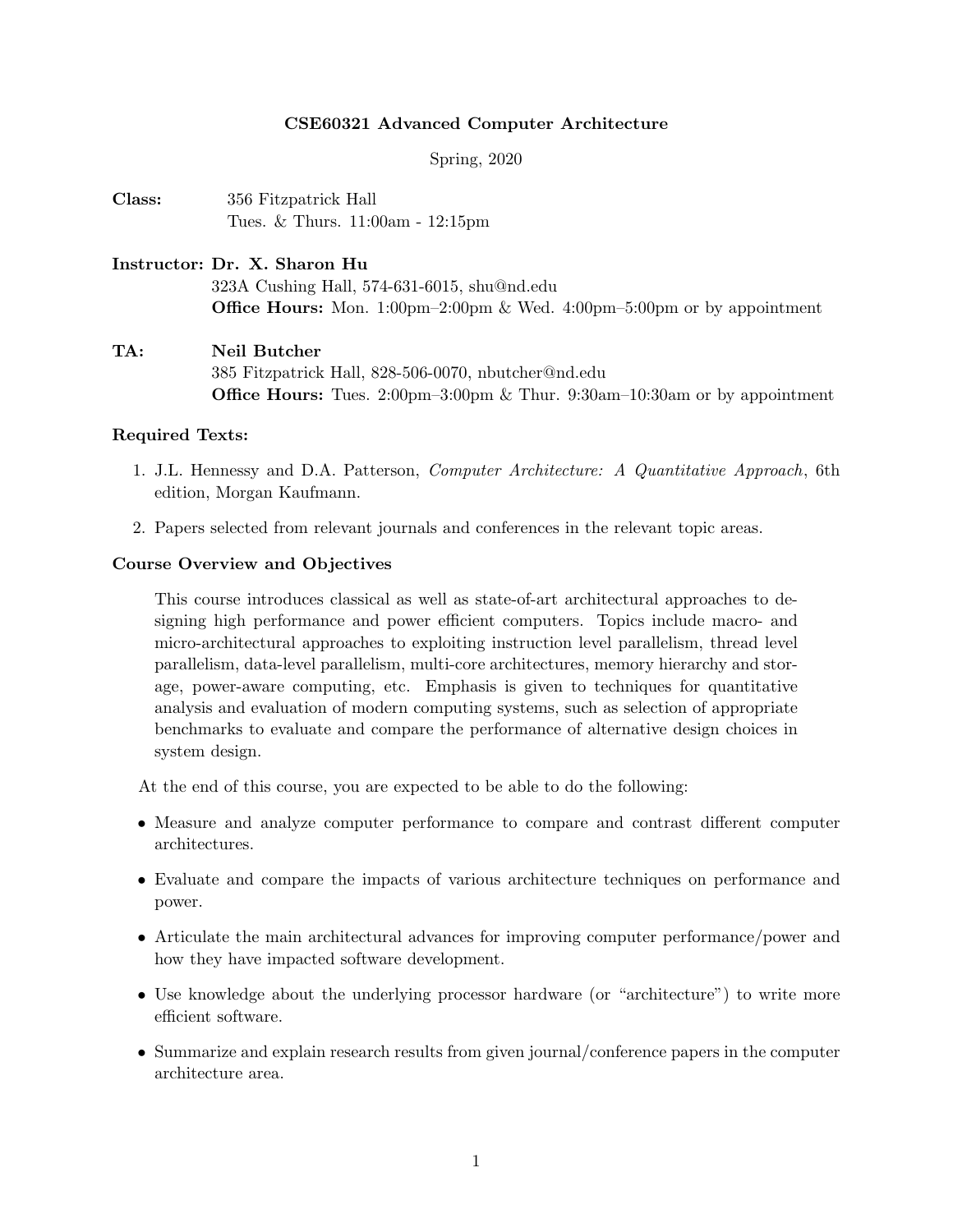## Grading Guidelines:

• Grade components:

| Homework                       | 30\%   |
|--------------------------------|--------|
| Midterm Exam                   | $15\%$ |
| Final Exam                     | 25%    |
| <b>Final Project</b>           | 25%    |
| Class Participation and Others | $5\%$  |

• The assignment of letter grades will follow the following scale: A:  $\geq 90$ , A-:  $\geq 85$ , B+:  $\geq 80$ , B:  $\geq$  75, B-:  $\geq$  70, C+:  $\geq$  65, C:  $\geq$  60, C-:  $\geq$  55, D:  $\geq$  50 and F: < 50. Adjustments to the above scale may be made if deemed necessary by the instructor due to unforeseen circumstances.

### Course Policies:

- Each lecture note will be made available the day of the intended lecture. Lecture notes are mainly for guiding in-class discussions and should not be used in place of the reading assignments.
- Reading assignments will be posted with the previous lecture notes. Students are expected to do the reading assignment before the lecture.
- There will be two exams (midterm and final), regular homework assignments, as well as a final project. Details of the exams and the project will be provided later. The midterm exam date is tentatively set to March 5th. The final exam is tentatively on May 8th, 10:30am-12:30pm.
- Only under unusual circumstances (medical excuse or prior instructor approval) may make-up exams be considered. Otherwise, a zero point will be counted towards one's grade.
- Homework should be submitted in the hardcopy form (unless specified otherwise) prior to the start of the class on the due date. Homework will be accepted up to three days after the due date. Late homework will receive a deduction of 20% of the total points received for each additional day. However, if a student abuses this privilege by routinely handing in homework late, the privilege will be withdrawn.
- For some homework assignments and the project, students may be asked to work in teams. Instructions on how to form a team will be given with the assignment. An evaluation form must be filled for each team-oriented assignment. More details will be given later.
- Inquiries about graded homework, lab reports, quizzes and tests will be accepted only if made within one week after they are handed back. Such inquiries should be made in writing, which clearly explains the complaints. Only after reviewing the written complaints, can the instructor make any grade adjustments.